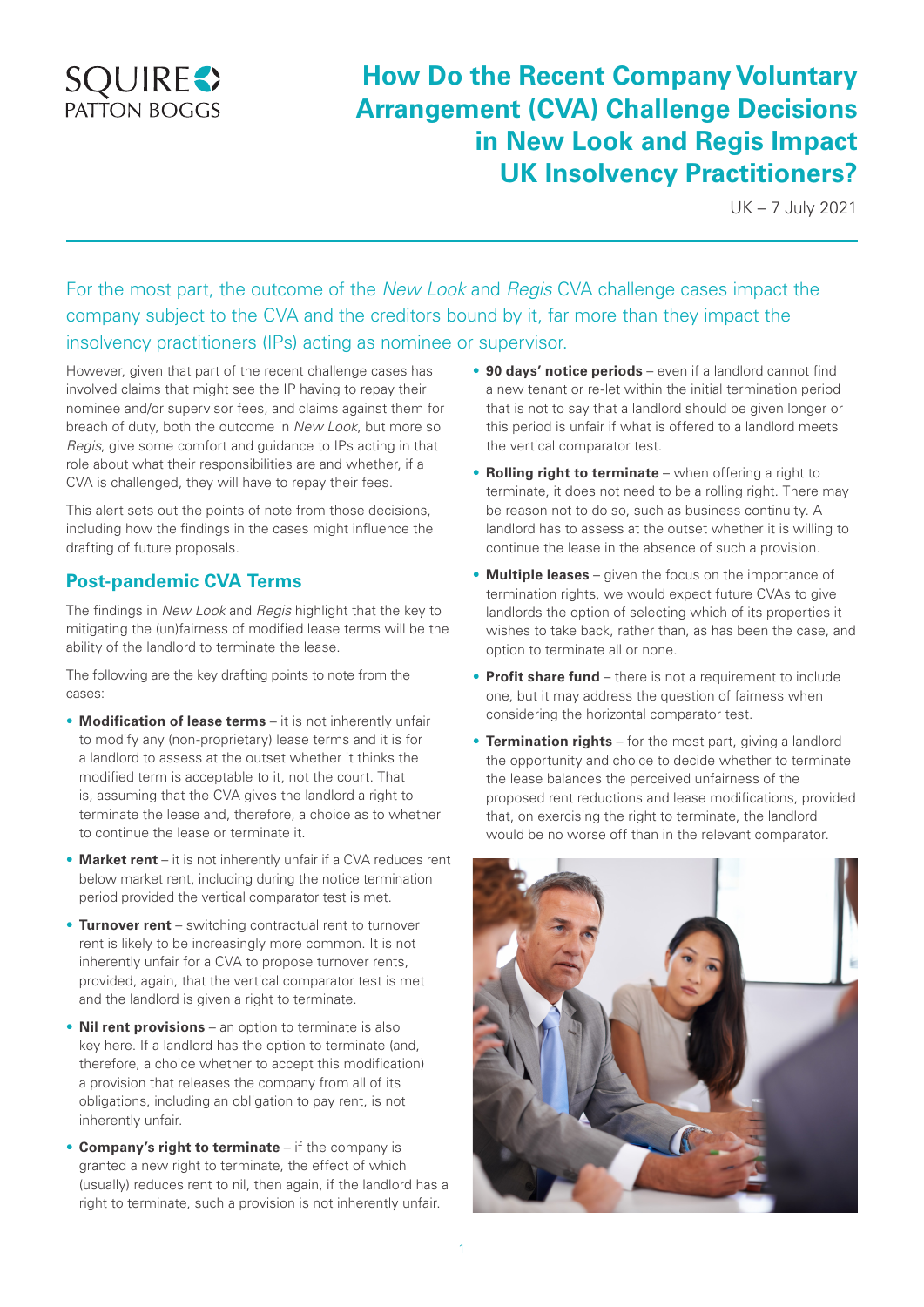# **Voting**

#### Discounting of Landlord Claims for Voting Purposes

It is usual for a landlord's claim for voting to be valued based on a formula that applies certain assumptions, for example, in relation to re-letting and void periods. It is also usual for a discount to be applied to the claim, usually between 25-75%, to arrive at the "estimated minimum value" of the landlord's claim.

In *New Look,* a 25% blanket discount was justified, in *Regis* a 75% discount was not. The primary difference was that in *New Look,* each of the landlord's claims had been estimated according to the specific circumstances of the lease before the discount was applied, unlike in *Regis*. Therefore, what we could expect to see in the future (which has been the approach in 'newer' CVAs) is a move away from a broad brush formula to a more focused one, to justify the percentage discount.

*New Look* confirms there is not a hard and fast rule when it comes to what an appropriate discount is, save that, the bigger the discount, the more that it will need to be justified. The fact that the same discount has been used in other CVAs is irrelevant. It is also likely to be irrelevant, as it was in *Regis,* that the British Property Federation did not object to the discount or that the chair's decision was not appealed.

That said, if a different discount is applied, it will apply to all claims and therefore make no material difference to the outcome of the meeting. Similarly, if, despite applying a different formula there would have been no impact on the outcome of the meeting, any irregularity in the way that the landlords' claims have been valued is unlikely to be a material irregularity or unfairly prejudicial.

What is clear is this:

- A landlord's claim is treated for voting purposes as unliquidated and unascertained
- The starting point is that the claim for future rent is valued at £1 unless the chair decides to put a higher value on it
- The duty of the chair is to consider the available evidence and, if that evidence leads to the conclusion that they can safely attribute to the claim an estimated minimum value, they must do so

Using a formula to calculate claims is acceptable, provided that if a landlord thinks their claim should be valued at a higher amount and produces evidence to support their position, the chair should consider that and value the landlord's claim accordingly.



# Counting the Unimpaired Creditor Votes

One of the primary grounds of challenge in *New Look*, was that unimpaired creditor claims should not be counted towards the vote. The decision confirms that unimpaired creditor claims should be counted, but if the CVA is approved as a consequence of the votes of unimpaired creditors voting in favour, that will be a highly relevant factor in determining whether there is unfair prejudice.

For IPs, they should count unimpaired creditor votes and those from creditors who are treated differently under the terms of the CVA, but if the CVA is approved because "a large swathe" of unimpaired creditors vote in favour, this may give rise to a challenge based on unfair prejudice.

If the CVA is approved by the votes of unimpaired creditors, the court will consider all of the circumstances to determine whether there is unfair prejudice (it is not enough that differential treatment is justified and the vertical comparator test met), including (but not limited to):

- The circumstances that would be taken into account in exercising the discretion to sanction a scheme
- The circumstances that would be taken into account when exercising the discretion to cram-down a class in a Part 26A plan
- Whether there is a fair allocation of the assets available within the CVA between the compromised creditors and other sub-groups of creditors
- The nature and extent of any different treatment, the justification for that treatment and its impact on the outcome of the meeting
- The extent to which others in the same position as the objecting creditors approved the CVA]

# **The Position of the IP**

#### Nominee's Duties

An IP is required to exercise professional independent judgment in deciding whether a proposal is feasible, and should make such enquiries as they deem necessary to satisfy themselves that the proposal should be put to creditors.

The Judge in *Regis* commented that for CVAs involving small companies and uncomplicated arrangements, cost and time constraints will be important factors in limiting the work of a nominee. But, where a CVA is used by a large company to implement a complex arrangement of the kind typically implemented via a scheme of arrangement, then more should be expected of the nominee.

It is often the case that an IP will have advised a company pre-CVA and it is important that the nominee retains clear independence when reporting to the court on the proposal and their duties as nominee will be viewed in the context of their prior engagement with the company.

It is fair to say that the more complex the restructuring the more that is expected of the nominee in complying with their duties.